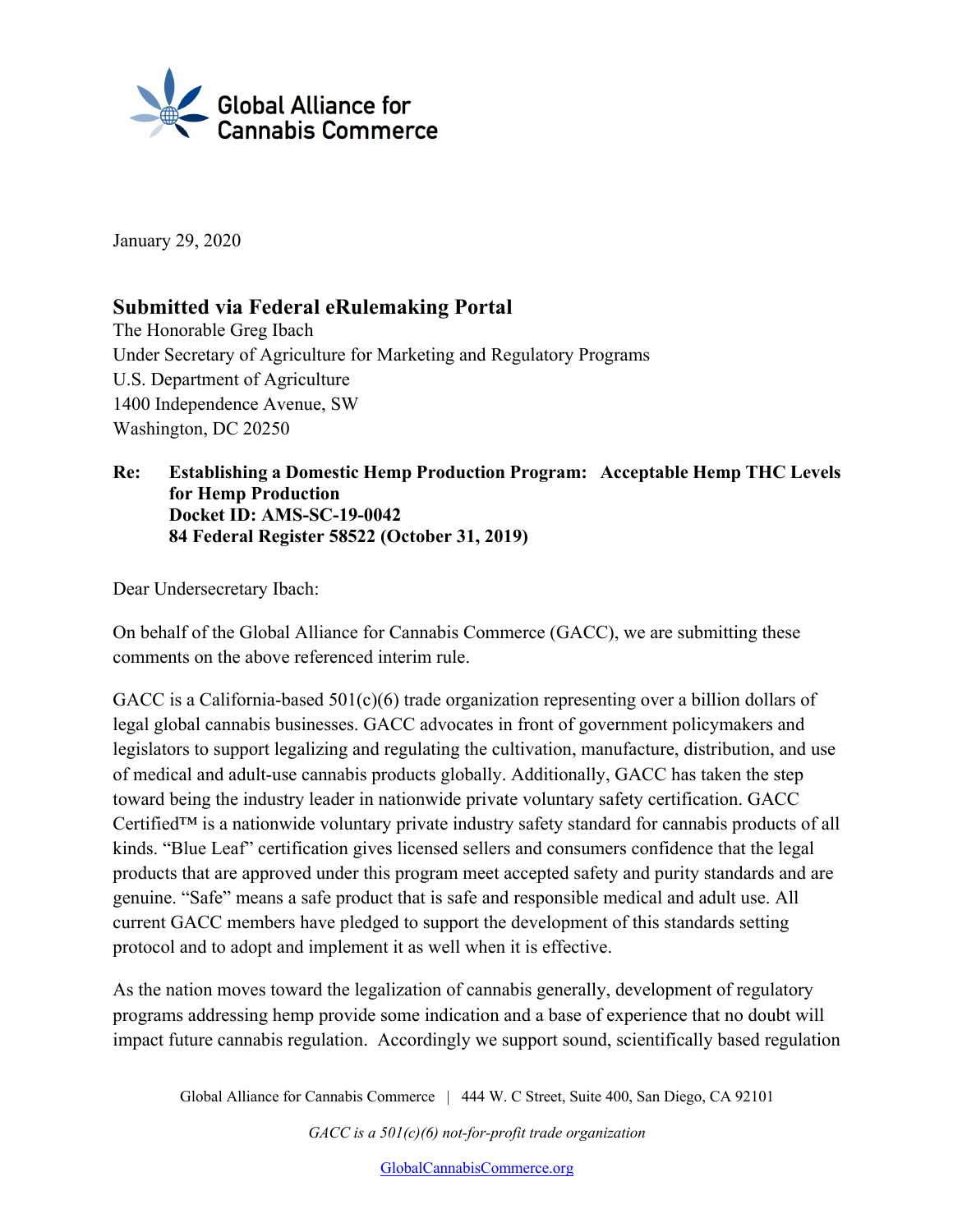of hemp and applaud the Department's efforts in this regard. In that spirit, we offer the following comments.

#### Legal Standards Applicable to this Rulemaking

USDA must comply with the Administrative Procedure Act, which requires it to provide interested parties with notice of the rule, and an opportunity to comment on it. 5 U.S.C. §§ 553(b), (c). In addition, the Administrative Procedure Act requires that the Commission's decision be "the product of reasoned decision-making," and requires that a court vacate any rule that is determined to be arbitrary and capricious, or otherwise inconsistent with law. *Motor Vehicle Mfrs. Ass'n of U.S., Inc. v. State Farm Mut. Auto. Ins. Co.*, 463 U.S. 29, 52 (1983).

With respect to facts and data relied upon during the course of a rulemaking, "an agency's decision [need not] be a model of analytic precision to survive a challenge." *Frizelle v. Slater*, 111 F.3d 172, 176-177 (D.C. Cir. 1997) (internal quotation marks omitted). Instead, "[a] reviewing court will uphold a decision of less than ideal clarity if the agency's path may reasonably be discerned." *Id.* (internal quotation marks omitted). As a result, "[a]ll that is required is that the [ ] decision minimally contain a rational connection between the facts found and the choice made." *Id.* (internal quotation marks omitted). *"*[T]he ultimate standard is not whether the agency's analysis is impeccable, but whether it is reasonable; not whether most of the evidence supports the agency's position but whether enough of it does; not whether the agency's policy choices are wise but whether they are rational." *Small Refiner Lead Phase-Down Task Force v. United States*, 705 F.2d 506, 541 (D.C. Cir. 1983). The Commission's consideration of the proposed rule, and decision to adopt it after considering all relevant comments, more than satisfies this standard.

Moreover, a court may vacate a rule upon a finding that the agency: (1) "has relied on factors which Congress has not intended it to consider," (2) "entirely failed to consider an important aspect of the problem," (3) "offered an explanation for its decision that runs counter to the evidence before the agency," or (4) "is so implausible that it could not be ascribed to a difference in view or the product of agency expertise." *Id*. The court must sustain the agency action unless it determines that the agency committed a "clear error in judgment." *Marsh v. Oregon Nat'l Res. Council*, 490 U.S. 360, 378 (1989) (internal quotation marks omitted).

It is within the context of this legal standard that we ask that our comments be considered.

#### **Total THC Testing (THC + THC-A)**

Under the 2018 Farm Bill, a cannabis plant must contain a delta-9 tetrahydrocannabinol ("Delta-9 THC") concentration of less than 0.3 percent on a dry weight basis to be considered legal hemp.<sup>1</sup>

<sup>1</sup> As defined in the 2018 Farm Bill, the term "hemp" means the plant species *Cannabis sativa* L. and any part of that plant, including the seeds thereof and all derivatives, extracts, cannabinoids, isomers, acids, salts, and salts of isomers, whether growing or not, with a delta-9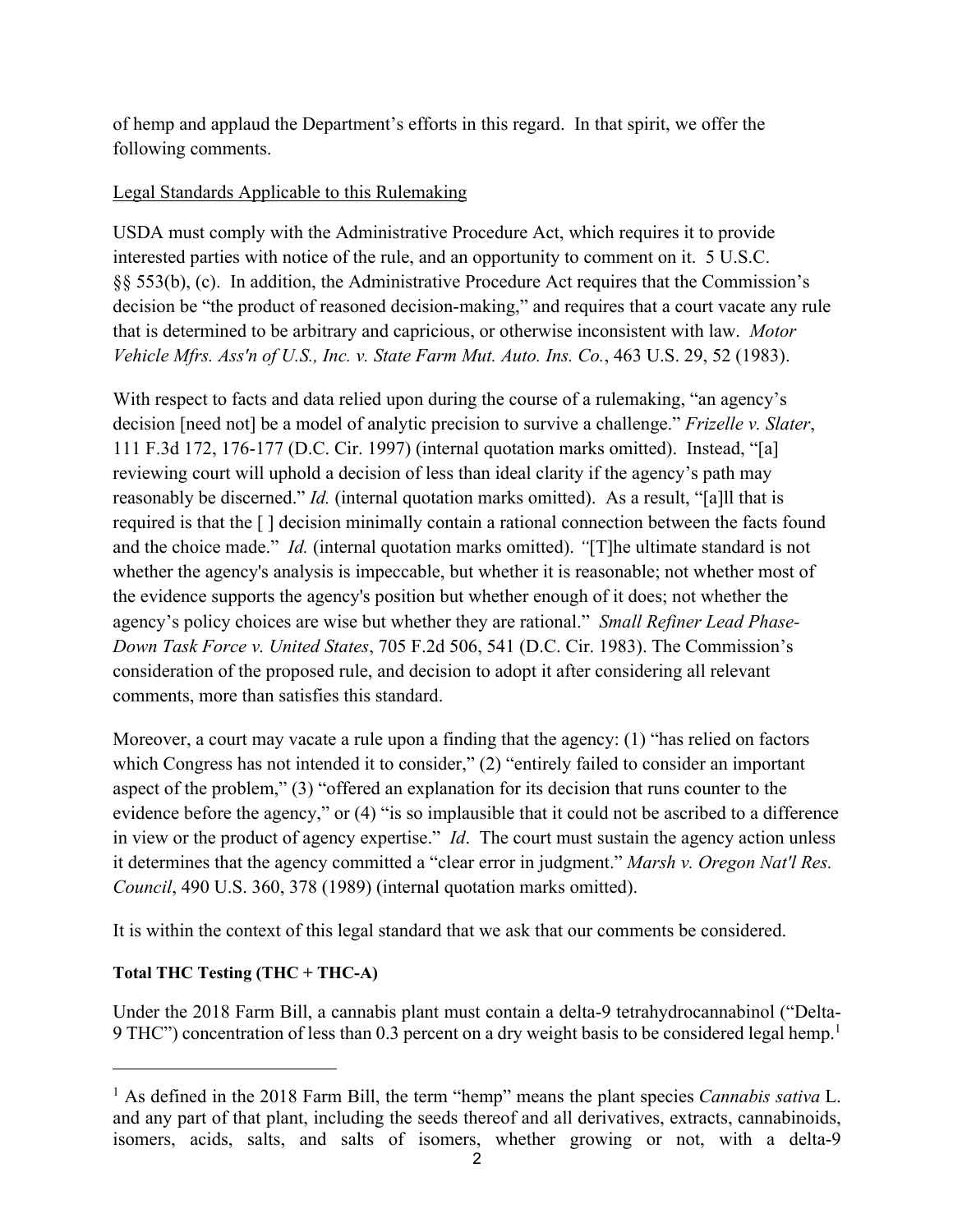Under the IFR, a cannabis plant may not exceed 0.3 percent of total THC, which includes both Delta-9 THC (the psychoactive chemical in marijuana) and tetrahydrocannabinolic acid ("THC-A"). THC-A is the precursor of Delta-9 THC. THC-A itself is *not psychoactive*; rather it can be converted into Delta-9 THC through a chemical reaction. We are concerned that many hemp plants that do not have a concentration of Delta-9 THC in excess of 0.3 percent will "test hot," meaning their total THC levels may exceed 0.3 percent on a dry weight basis. Because the IFR requires the disposal of plants whose THC concentration is 0.3 percent or higher, the unfortunate result will be a significant and unnecessary loss of hemp production, which in turn, will reduce economic development and job growth in many rural communities.

This problem is further compounded because the IFR requires post-decarboxylation testing of hemp plants. This type of testing was not required under the 2014 Farm Bill. One result may be that a cannabis plant tested pursuant to the requirements of the 2014 Farm Bill would qualify as hemp, whereas the same plant would fall within the Controlled Substances Act when tested pursuant to the under the 2018 bill. The former would be legal and the latter illegal. While we recognize the differences between the regimes implemented under the two bills and that the program under the 2014 bill will end next year, this disparate treatment is still problematic.

Carefully calibrating the THC testing standard is important because it directly affects the value of the hemp market. Generally, hemp cultivators want to cultivate the highest cannabinoid level as possible because a significant portion of the market demand for hemp is for hemp-derived cannabinoids. Lowering the authorized total THC concentration lowers the overall potency of a hemp plant's cannabinoids, affecting the ability to produce hemp products efficiently. Moreover, the current threshold limits the types of strains and seeds farmers can use for the next growing season due to the lack of genetic availability. We are aware of at least one hemp farmer<sup>2</sup> who has advised the USDA of this point:

We have genetics that can grow over 25% cannabinoid content while staying under 0.3% Delta-9 THC; however genetics that must grow under the proposed 0.3% total THC rule will be under 15% and perhaps even under 10% ... A farmer will have to grow approximately twice as much acreage under the proposed 0.3% total THC threshold to get the same amount of end product as he would under the 0.3% delta-9 THC threshold.

Prior to the publication of the IFR, several States and tribal jurisdictions established different testing requirements with respect to whether THC or THC-A concentrations must be tested . As the IFR was made effective immediately, it has placed farmers who were preparing for an imminent harvest with little time to comply, putting their crop at risk of testing "hot."

Finally, there is no requirement in the statute that only post-decarboxylation be used. The law provides that a state plan may include a procedure for testing that uses post decarboxylation "or

tetrahydrocannabinol concentration of not more than 0.3 percent on a dry weight basis. Delta-9 tetrahydrocannabinol, or THC, is the primary intoxicating component of cannabis. Cannabis with a THC level exceeding 0.3 percent is considered marijuana, which remains classified as a Schedule I controlled substance regulated by the DEA under the Controlled Substances Act.

<sup>&</sup>lt;sup>2</sup> See November 8, 2019 comment of Josh Briggs of Back40 Organics.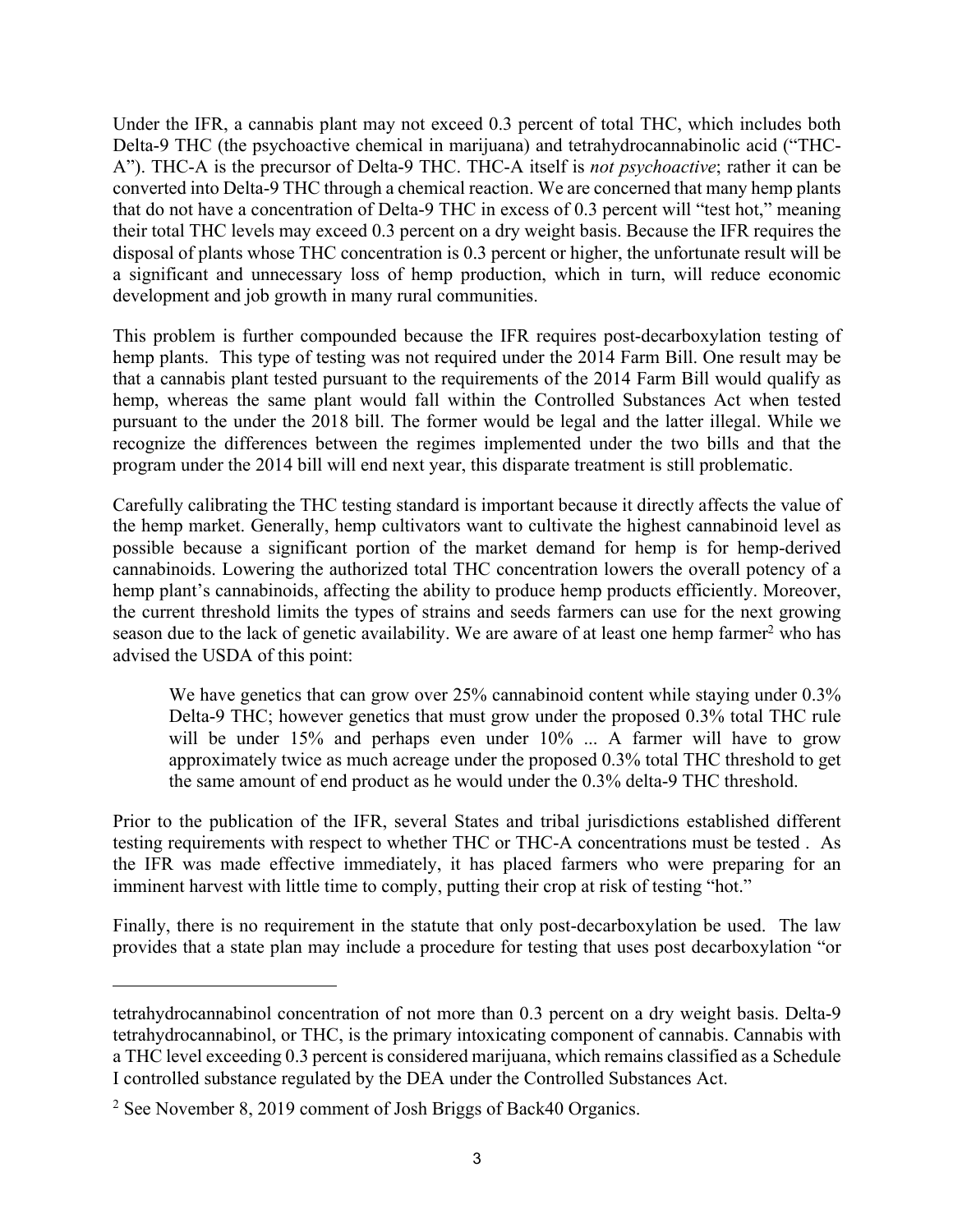other similarly reliable methods" for testing delta-9 tetrahydrocannabinol concentration levels. " Section  $297B(a)(2)(A)(ii)$ . We believe it would be unreasonable and without foundation for USDA to require that THC-A concentrations be tested for. This constituent is not psychoactive, and the only result will be to vastly undermine the efficient production of hemp.

This issue also directly impacts the cost benefit analysis of the rule. It is entirely possible that it could completely undermine the industry and its growth given the potential that this testing methodology would result in significant amounts of the market being impacted.

## **DEA-Certified Labs**

We have significant concerns about the requirement that only laboratories registered with the Drug Enforcement Administration (DEA) can be qualified to conduct THC testing. The limitation, in addition to the possibility that all labs must be LAP or ISO 17025 certified<sup>3</sup>, places a strain on the availability of certified labs and could significantly delay THC testing.

In addition, since only DEA-registered labs may conduct testing, this raises the possibility that if hemp is sent out of a state or jurisdiction for testing and fails to meet the THC level, the sender could potentially be subjected to criminal prosecution for sending its product across state lines.

There is no rational reason to limit testing to DEA approved labs, since hemp is no longer a CSA regulated substance. If a supplier in good faith is producing hemp and records demonstrate that the product does meet these tests, those producers should be permitted to use other laboratories.

## **Sampling Timeline and Procedures**

The sampling time frame of 15 days is too soon before harvest. Thirty to forty-five days before harvest is more appropriate. Also, as there are not enough DEA-certified labs, the 15 day window between THC testing and crop harvest may not occur seamlessly in certain parts of the country.

Clarity regarding the process of sampling the flowers is also needed. The IFR does not clarify which part of the flower must be sampled, and more guidance from the USDA will prevent samples from falsely testing "hot."

## **Destruction of Non-Compliant Plants**

The IFR requires all non-compliant plant material to be destroyed. Congress has not specified destruction of such plants, only disposal,<sup>4</sup> in the Farm Bill. There is no reason that non-compliant parts of the plant be permitted for use on farms with feedstock or fuel. This is consistent with

<sup>&</sup>lt;sup>3</sup> LAP or ISO 17025 - general requirements for lab competence to carry out tests and calibrations, including sampling; it covers testing and calibration quality systems using standard methods and laboratory-developed or modified methods.

<sup>&</sup>lt;sup>4</sup> The Farm Bill directs disposal, not destruction, in Section 297B (2)(A)(iii) - "a procedure for the effective *disposal* of products that are produced in violation of this subtitle" (emphasis added).